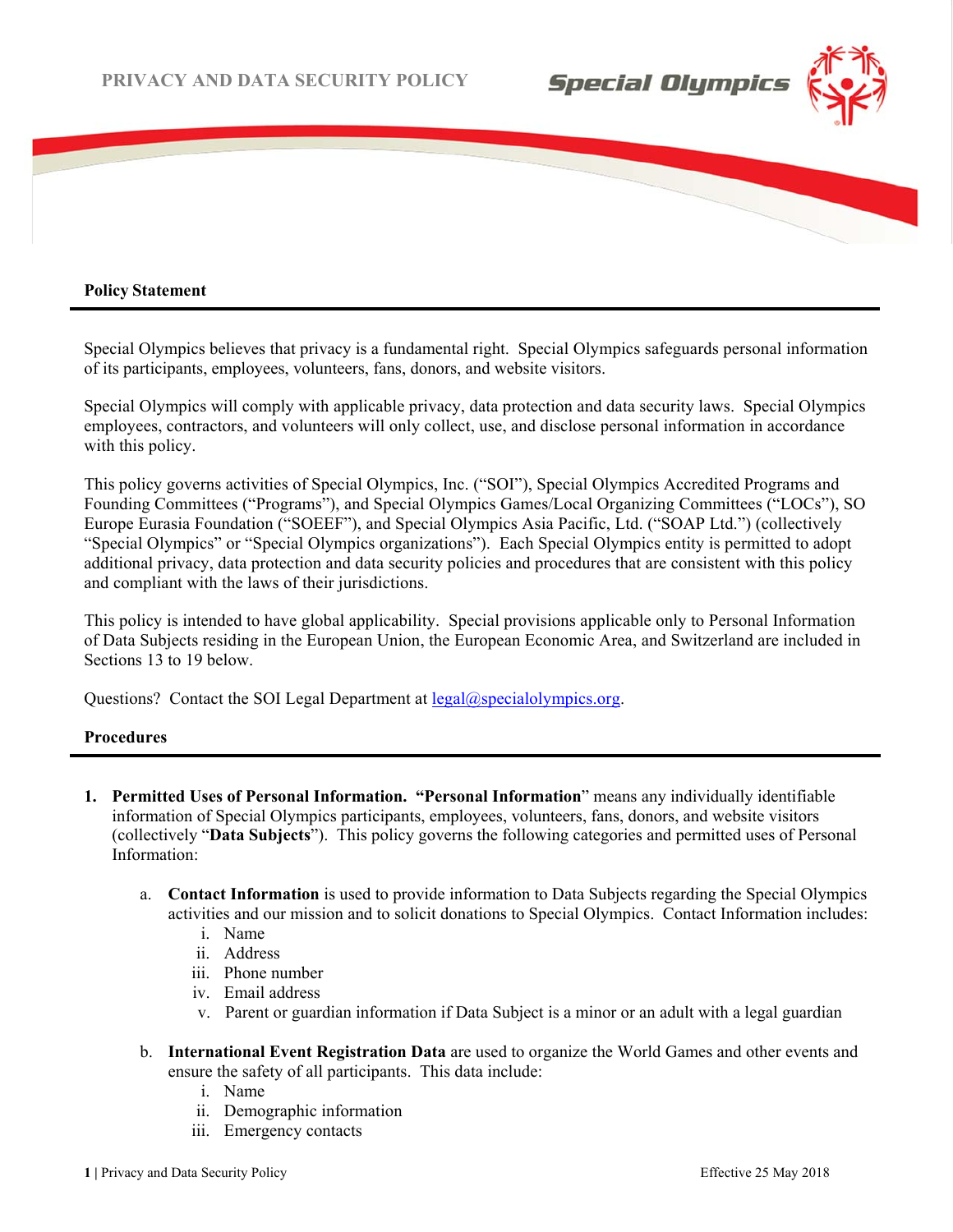

- iv. Travel information
- v. Physician information
- vi. Health information on volunteer and unified partner registration forms
- vii. Workplace or organizational affiliations
- viii. Passport information
- ix. Background check information
- c. **National and Local Registration Data** are used to organize local and national activities and ensure the safety of all participants. This data include:
	- i. Name
	- ii. Demographic information
	- iii. Emergency contacts
	- iv. Physician information
	- v. Health information on volunteer and unified partner registration forms
	- vi. Workplace or organizational affiliations
	- vii. Identification number
	- viii. Background check information
- d. **Participation Data** are used to operate Special Olympics activities, promote Special Olympics, solicit donations, recognize Special Olympics sponsors and partners, and maintain the history of Special Olympics. Participation Data include:
	- i. Name
	- ii. Age
	- iii. Gender
	- iv. Competition results
	- v. Participation history
	- vi. Images and video
	- vii. Biographical information

\* Special Olympics only uses Personal Information to publicly promote Special Olympics, solicit donations, and recognize Special Olympics sponsors and partners in accordance with the written consent of Data Subjects.

- e. **Health and Research Data** are used to screen and treat health conditions, ensure participants are safe to participate, and understand and address trends and issues affecting the health and inclusion of people with intellectual disabilities. Research Data include:
	- i. Name
	- ii. Health screening data
	- iii. Survey data
	- iv. Pre-participation medical form data
- f. **Donation History** is used for accounting, tracking donations, and thanking donors for their gifts. Donation History includes:
	- i. Name
	- ii. Dates of donations
	- iii. Amounts of donations
	- iv. Payment method
- g. **Online Message Boards** and similar online tools maintained by Special Olympics may allow Data Subjects to disclose information about themselves publicly.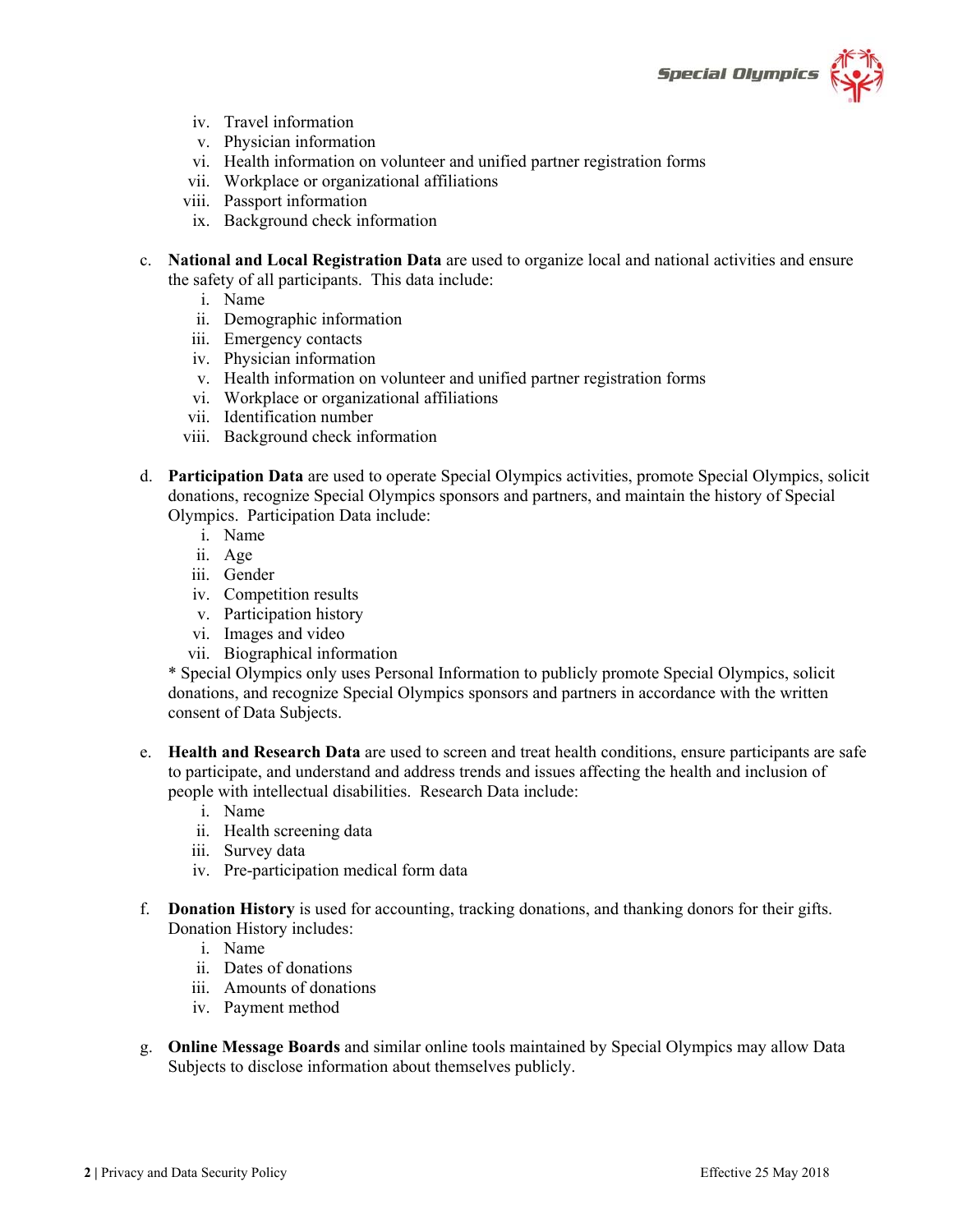# **Special Olympics**

- h. **Employee Data** are used for performing employment-related activities and communications, including activities related to the employees' job duties, payroll and benefits administration, performance evaluations, and personnel actions. Employee Data include:
	- i. Name
	- ii. Contact information
	- iii. Salary, benefits, and tax information
	- iv. Bank information
	- v. Work history and biographical information
- i. **Operations.** Special Olympics may also process Personal Information to perform computer operations, quality assurance, testing, and other operations activities necessary for the above purposes.

Where Special Olympics intends to further process Personal Information for a purpose other than that for which the personal data were collected, Special Olympics will provide notice to the Data Subject prior to that further processing with information on that other purpose and with any relevant further information.

- **2. Sharing of Personal Information.** Personal information may only be disclosed as described in this Policy:
	- a. **Special Olympics Organizations.** Personal Information may be shared among SOI, applicable Programs, applicable LOCs, SOEEF, and SOAP Ltd., including their relevant staff and volunteers, as necessary to perform permitted uses relevant to the Data Subject.
	- b. **Data Subjects.** A Data Subject's Personal Information may be disclosed to the Data Subject or his/her authorized guardian or representative.
	- c. **Payment Processing.** Special Olympics uses third parties to provide credit card, bank, payment and information processing services. Such service providers are only authorized to use Personal Information as necessary to perform services on our behalf or to comply with legal requirements.
	- d. **Contractors.** Special Olympics uses agents and contractors in order to help with our operations. Special Olympics organizations shall obtain satisfactory contractual assurance that contractors and data processors with access to Personal Information will appropriately safeguard such information. Each contractor or data processor shall be required to sign an agreement containing terms as set forth in **Appendix A**.
	- e. **Medical Emergency.** Special Olympics may disclose Personal Information to medical professionals in an emergency.
	- f. **Third Party Researchers.** Special Olympics may disclose Personal Information confidentially with researchers, such as universities or public health agencies, who are studying intellectual disabilities and the impact of Special Olympics activities. This kind of disclosure may only be made with the Data Subject's written consent. Information may only be published in aggregate form without identifying any individual Data Subjects.
	- g. **Visa Assistance.** Special Olympics may disclose Personal Information with government authorities for the purpose of assisting Data Subjects with any visas required for international travel to Special Olympics events.
	- h. **Necessity.** Special Olympics may disclose personal information as necessary to protect the Data Subject's vital interest, protect the vital interest of another person, protect public safety, respond to government requests, and report information as required by law.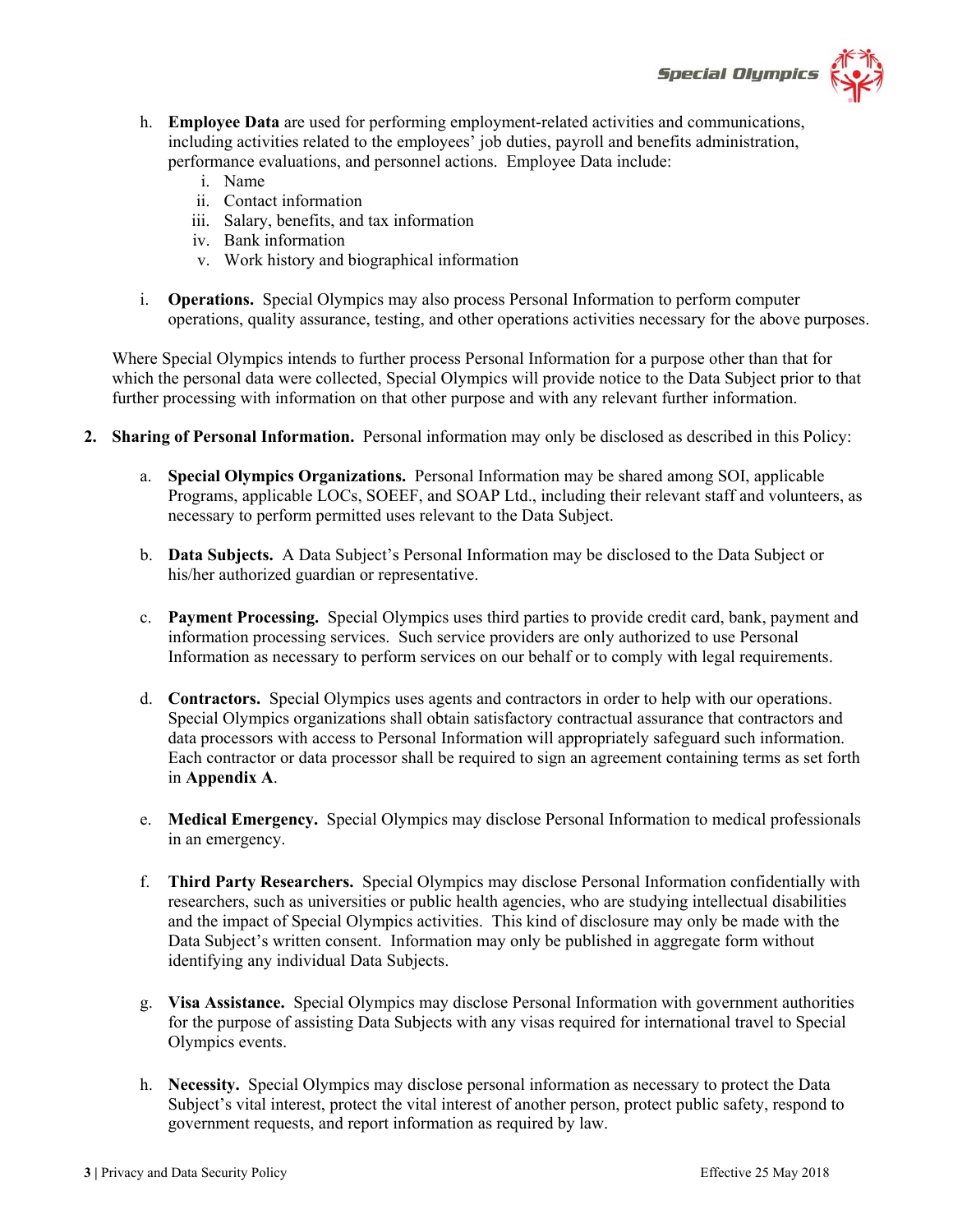

i. **Donor List Exchange.** Renting or exchanging donor names and contact information with non-Special Olympics organizations is permitted only in accordance with SOI's List Management Policies and Procedures and is currently limited to the United States.

Where Special Olympics intends to further disclose Personal Information other than as described above, Special Olympics will provide notice to the Data Subject prior to that further disclosure and, if required by law, obtain the Data Subject's written consent.

- **3. Notice of Privacy Practices.** Special Olympics will notify Data Subjects of its privacy and data protection practices when they register with Special Olympics, provide information on a Special Olympics website, or otherwise provide Personal Information to Special Olympics. Where required by law, Special Olympics websites shall also notify website visitors of any cookies used on the website and obtain consent where necessary. Current privacy and data protection notices are posted on the Special Olympics website.
- **4. Rights of Data Subjects.** Each Data Subject (or any authorized guardian or representative) has the right to ask to access, rectify, or erase his/her own Personal Information or have the processing restricted or to object to the processing. For residents of the EU, each Data Subject may also have the right to portability. Such requests will be accommodated in accordance with applicable law. 1 Each Data Subject also has the right to lodge a complaint to the competent supervisory authority. Where the processing of personal information is based on consent, the Data Subject has the right to withdraw consent at any time with effect to the future.
- **5. Principles of Data Processing.** Special Olympics has adopted the following principles to govern its processing of Personal Information, except as specifically provided by supplementary policies or as required by applicable laws or regulations.
	- a. **Lawfulness, Fairness, and Transparency.** Personal Information shall only be processed lawfully, fairly, and in a transparent manner in relation to the Data Subject.
	- b. **Purpose Limitation.** Personal Information shall be obtained only for specified, explicit, and legitimate purposes, and shall not be further processed in any manner incompatible with those purposes.
	- c. **Data Minimization.** Personal Information shall be adequate, relevant, and not excessive in relation to the purposes for which they are processed.
	- d. **Accuracy.** Personal Information shall be accurate and, if necessary, kept current, as appropriate to the purposes for which they are processed.
	- e. **Storage Limitation.** Personal Information shall not be kept in a form that permits identification of the Data Subject for longer than necessary for the permitted purposes.
	- f. **Integrity and Confidentiality.** Personal Information shall be processed in a manner that ensures appropriate security of the Personal Information, including protection against unauthorized or unlawful processing and against accidental loss, destruction or damage, using appropriate technical or organizational measures.

<sup>1</sup> For example, under European Union General Data Protection Regulation Article 12, actions taken in response to such requests "without undue delay and in any event within one month of receipt of the request."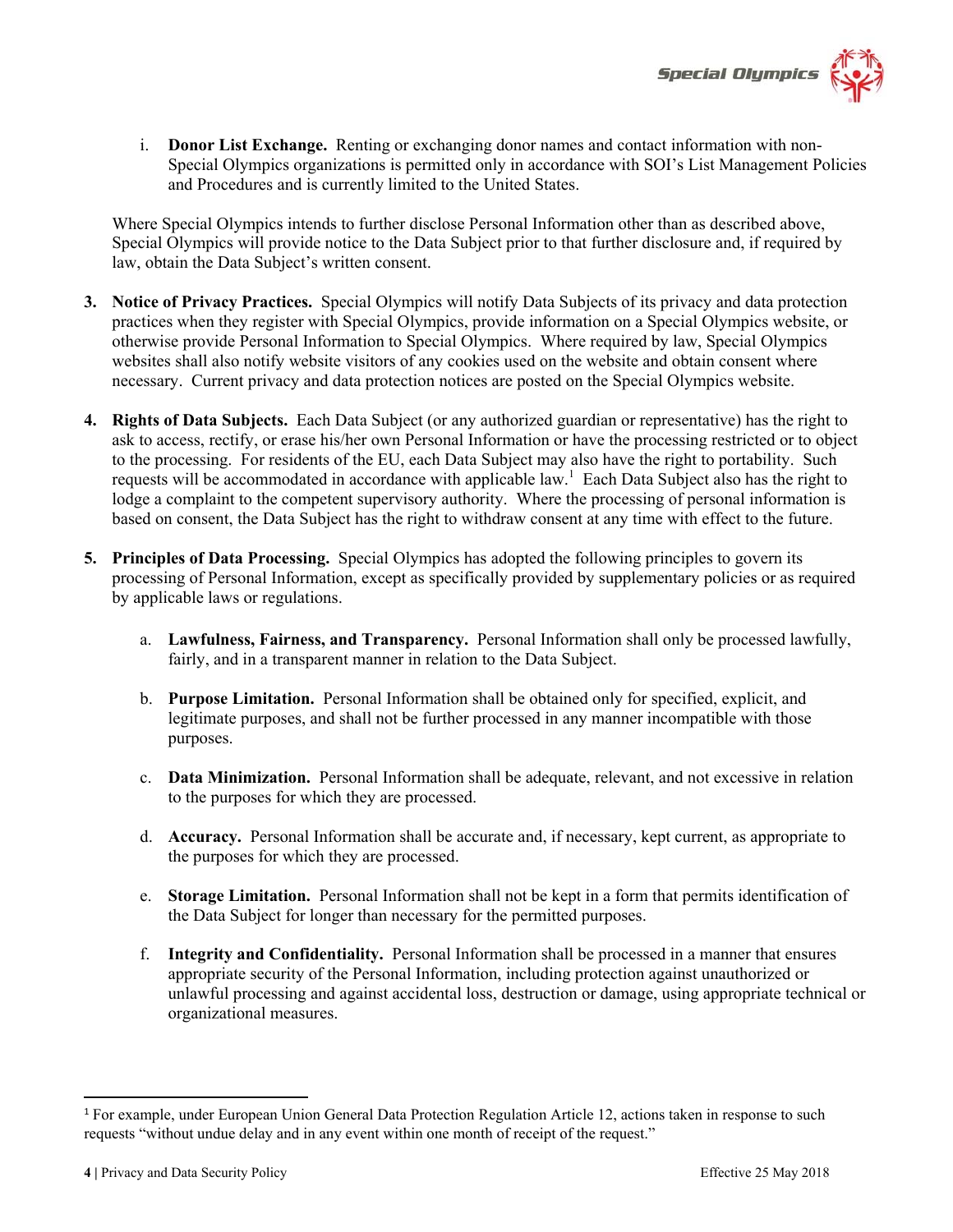



- g. **Data Protection by Design and by Default.** Technical and organizational measures shall be designed to implement data protection principles and to ensure that, by default, only personal information necessary for each specific purpose of the processing are processed.
- **6. Safeguards.** Taking into account the state of the art, the costs of implementation and the nature, scope, context and purposes of processing as well as the risk of varying likelihood and severity for the rights and freedoms of Data Subjects, Special Olympics will implement and maintain appropriate technical and organizational measures to ensure a level of security appropriate to the risk. In particular, Special Olympics will implement and maintain appropriate measures to protect Personal Information from accidental or unlawful destruction, loss, alteration, unauthorized disclosure of, or access to Personal Information transmitted, stored or otherwise processed. Special Olympics shall also be able demonstrate how data processing is being performed in compliance with applicable laws, including GDPR. The following measures should be considered and implemented as appropriate in accordance with the above principles:
	- a. **Office access control** such as lock and key, swipe cards, and building security to ensure that only authorized persons are able to enter the premises;
	- b. **Paper safeguards** including (i) secure storage of written or printed Personal Information to safeguard against disclosure to individuals not involved with the use of the information and (ii) shredding when use of the printed information is complete;
	- c. **Digital storage** only in data systems approved by the administration of each Special Olympics organization for the Personal Information the system holds;<sup>2</sup>
	- d. **Unique login credentials** used to access Personal Information with passwords of sufficient length and character types (*e.g.*, numbers, upper case letters, lower case letters, special characters) consistent with industry best practices;
	- e. **Automatic lock** of computers and devices holding Personal Information after a short period of nonuse;
	- f. **Computers and devices secured when unattended** in a locked house when at home or locked trunk when traveling by automobile;
	- g. **Monitoring, logging, and audit controls** on computers, devices and systems holding Personal Information;
	- h. **Malicious software protection** on computer systems, including regular and prompt updating of antivirus, operating system, and application software to maintain current security features;
	- i. **Prompt access removal** upon termination of an employee, contractor, or volunteer with access to Personal Information, including return of facilities keys, return of computing equipment, and removal or access to data systems by changing or terminating login credentials;
	- j. **Appropriate device and media disposal**, including wiping of Personal Information and other confidential information prior to disposal or re-use;

<sup>&</sup>lt;sup>2</sup> Each Special Olympics organization should assess the security of its email system to determine if transmission of Personal Information by email should be permitted in light of the principles described in this Section.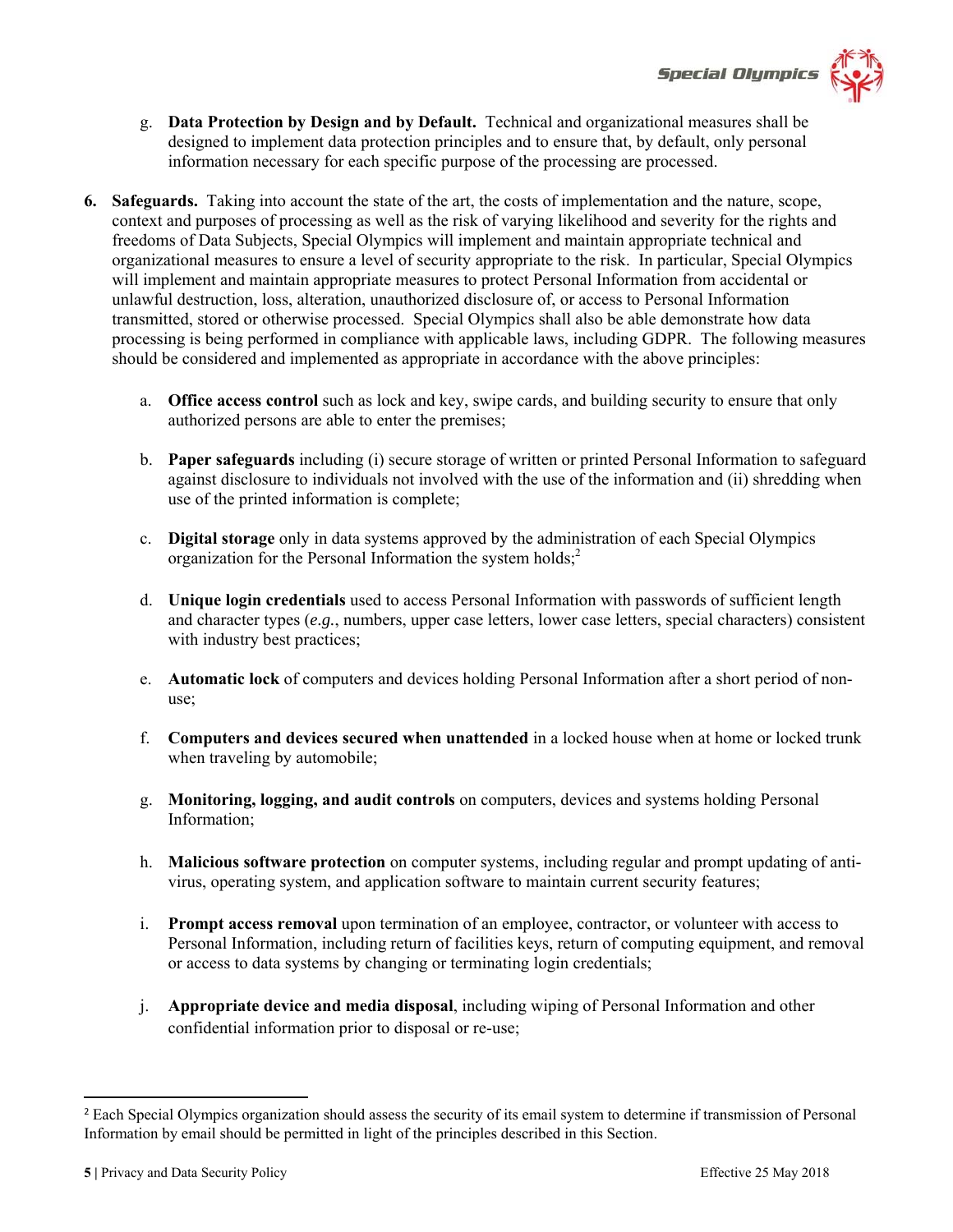

- k. **Remote locking and wiping capability** on computers and devices holding Personal Information in order to safeguard data in the event of loss or theft;
- l. **Pseudonymization and encryption** to limit risk of unauthorized disclosure of Personal Information;
- m. **Back-up systems** to ensure the ability to restore the availability and access to Personal Information in a timely manner in the event of a physical or technical incident;
- n. **Firewalls** to protect against network intrusions and configured to enforce Special Olympics policies, such as blocking prohibited websites; and
- o. **Wireless networks** configured in accordance with industry standards for wireless security.

Technical safeguards capabilities should be among criteria for continued use of and/or procurement of any new computing hardware or software.

- **7. Impact Assessment.** Where a type of Personal Information processing, in particular using new technologies, is likely to result in a high risk to the rights and freedoms of Data Subjects (taking into account the nature, scope, context and purposes of the processing), Special Olympics will conduct an assessment of the impact of the processing operations on the protection of Personal Information. Special Olympics should conduct this assessment before beginning the contemplated data processing.
- **8. Data Privacy Coordinator.** The CEO of SOI shall appoint a Global Data Privacy Coordinator to be responsible for overseeing, on behalf of SOI, ongoing activities related to the development, implementation, maintenance of, and adherence to policies and procedures covering privacy and data protection. Likewise, the CEO or National Director of each other Special Olympics organization shall appoint an organization-specific Data Protection Coordinator who will be responsible for data privacy implementation for that organization. Duties of the Data Privacy Coordinator include:
	- a. Providing guidance and assisting in the implementation of privacy and data security policies and procedures in coordination with management and legal counsel;
	- b. Performing periodic privacy and data security risk assessments and related ongoing compliance monitoring activities in coordination with applicable organizational departments;
	- c. Ensuring the organization maintains appropriate privacy and confidentiality consent, authorization forms, and information notices reflecting current Special Olympics practices and requirements;
	- d. Ensuring delivery of privacy training and orientation to employees and volunteers with access to Personal Information;
	- e. Investigating and addressing privacy and data security incidents and/or policy violations;
	- f. Working cooperatively with the applicable organizational departments in overseeing Data Subjects' right to ask to inspect, amend, and restrict access to Personal Information;
	- g. Maintaining current knowledge of applicable laws and monitoring advancements in information privacy technologies to ensure appropriate adaptation and compliance;
	- h. Seeking outside help as necessary when unable to perform any of the duties above.

#### **9. Violations and Security Incidents.**

a. **Duty to Report.** Any employee who becomes aware of a breach of security leading to the accidental or unlawful destruction, loss, alteration, unauthorized disclosure of, or access to Personal Information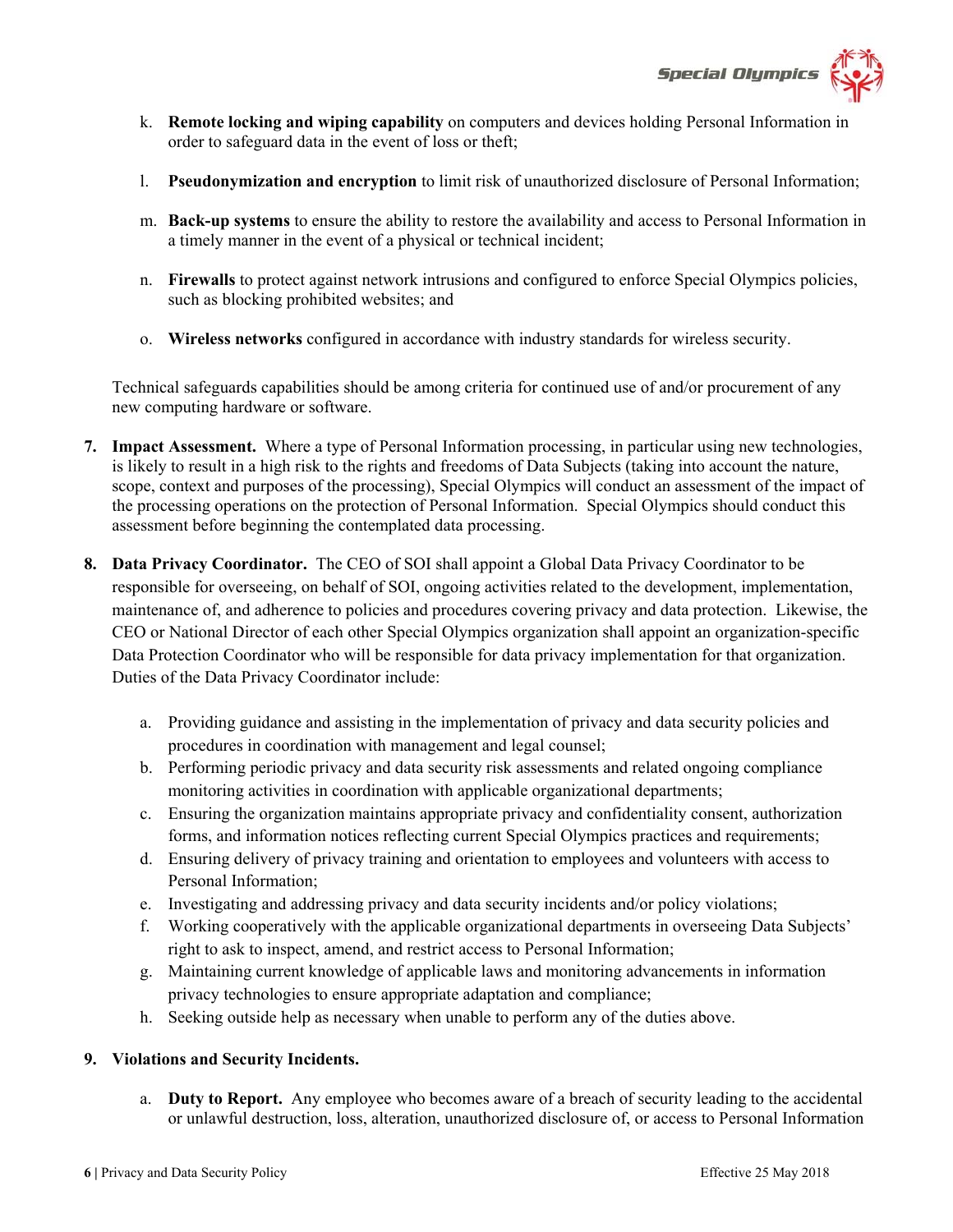

shall immediately report the incident to his/her supervisor and/or the Data Privacy Coordinator. Supervisors receiving reports of potential violations and/or security incidents shall immediately report the matter to the organization's Data Privacy Coordinator.

- b. **Incident Response.** Upon learning of an incident or potential violation, the Data Privacy Coordinator shall respond appropriately based on the circumstances, according to SOI's incident response policies and procedures, and as at all times directed by the SOI Legal Department. This response may include, but may not necessarily be limited to:
	- i. Notification of executive management where appropriate;
	- ii. Notification of affected individuals, organizations, and/or government officials as required by applicable rules, laws, regulations, and contractual obligations;
	- iii. Retraining and/or disciplinary action for responsible employees as appropriate if the incident involved a violation of this policy; and/or
	- iv. A post-incident analysis conducted by the Data Privacy Coordinator and the Legal Department to incorporate any lessons learned into SOI's incident response policies and procedures, to evaluate Special Olympics safeguards, and to recommend to management any changes believed appropriate.
- **10. Privacy and Data Security Training.** Employees and volunteers will be given privacy and data security training and/or guidance appropriate to their roles and responsibilities. The Data Privacy Coordinator shall ensure that training on this policy is provided when it is substantially changed.
- **11. Contingency Planning.** Special Olympics organizations shall develop contingency plans to prepare for system failures, and to prepare procedures for maintaining critical operations in the event of system failure.
- **12. Periodic Review.** The Data Privacy Coordinator shall conduct periodic reviews of the organization's privacy and data security practices. Types of evaluation may vary and may include vulnerability scanning and remediation, firewall audits, penetration tests, social engineering exercises/tests, IT asset audits, audits of policies and procedures for compliance with applicable regulations, and/or audits of compliance with policies and procedures.

## **PROVISIONS APPLICABLE TO PERSONAL INFORMATION OF DATA SUBJECTS RESIDING IN THE EUROPEAN UNION, THE EUROPEAN ECONOMIC AREA, AND SWITZERLAND**

- **13. Scope of Special Provisions.** The provisions in Sections 13 to 19 are intended to address additional requirements of the General Data Protection Regulation ("GDPR") as they relate to Personal Information of Data Subjects residing in the European Union ("EU") and European Economic Area ("EEA"), as well as similar requirements of the laws of Switzerland. As of the effective date of this policy:
	- a. **EU Member States include**: Austria, Belgium, Bulgaria, Croatia, Republic of Cyprus, Czech Republic, Denmark, Estonia, Finland, France, Germany, Greece, Hungary, Ireland, Italy, Latvia, Lithuania, Luxembourg, Malta, Netherlands, Poland, Portugal, Romania, Slovakia, Slovenia, Spain, Sweden and the United Kingdom; and
	- b. **EEA Member States include:** all EU Member States and also Iceland, Liechtenstein and Norway.
- **14. Definitions.** For purposes of GDPR, words used in the policy shall carry the same meaning as defined in the GDPR. "Personal Information" as defined and used in this Policy carries the same meaning as "Personal Data," as defined in GDPR: "'personal data' means any information related to an identified or identifiable natural person ('data subject'); an identifiable natural person is one who can be identified, directly or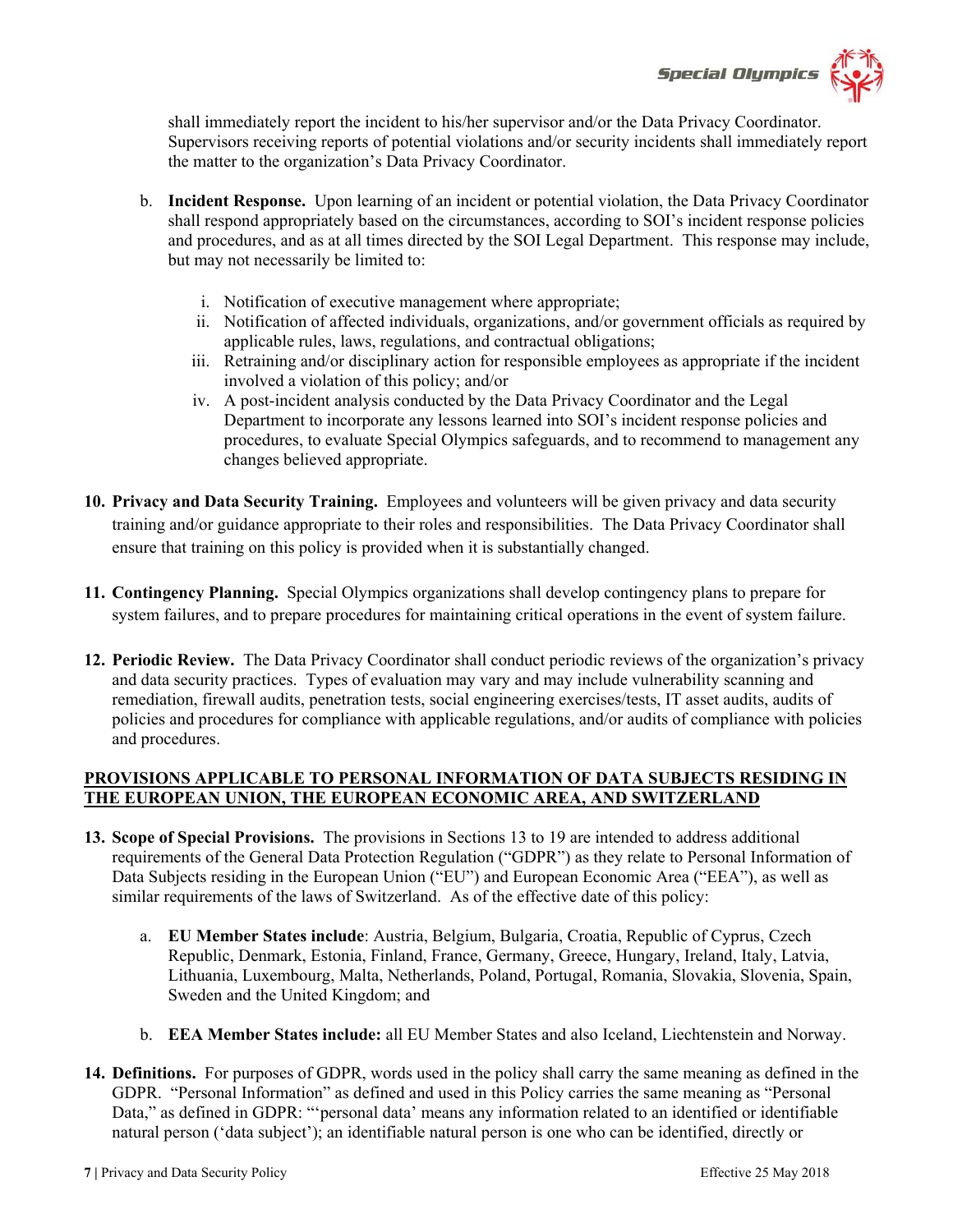

indirectly, in particular by reference to an identifier such as a name, and identification number, location data, an online identifier or to one or more factors specific to the physical, physiological, genetic, mental, economic, cultural, or social identity of that natural person." GDPR, Article 4, para (1).

- **15. Data Controller.** For purposes of GDPR, national Special Olympics Programs are the data controllers for data collected from residents of their respective countries. SOI is also a data controller for information shared with it. Information submitted for world games and other international events are also controlled by the applicable LOCs.
- **16. Record of Data Processing.** Each Special Olympics organization that processes Personal Information of Data Subjects residing in the EU, EEA, and Switzerland will maintain a record of such data processing activities under its responsibility.
- **17. Retention of Personal Information.** GDPR requires that personal data be "kept in a form which permits identification of data subjects for no longer than is necessary for the purposes for which the personal data are processed." GDPR, Article 5, para 1(e). Data categories are described above in Section 1.
	- a. **Contact Information** is retained as long as Special Olympics has an ongoing relationship with the Data Subject.
	- b. **International Event Registration Data** are retained until up to six months after the event. As an exception, data collected for a test event in preparation for a later event are retained until up to six months after the later event (*i.e.*, test games registration data are retained until up to six months after the corresponding world games).
	- c. **National and Local Registration Data** are retained until up to five years after the Data Subject discontinues participating with Special Olympics.
	- d. **Participation Data** are retained until the Data Subject asks for his/her information to be deleted.
	- e. **Health and Research Data** are retained as long as Special Olympics has an ongoing relationship with the Data Subject.
	- f. **Donation History** are retained in accordance with applicable accounting records retention schedules required by law.
	- g. **Employee Data** are retained in accordance with applicable employment records retention schedules required by law.
- **18. Legal Basis for Processing Personal Information.** Special Olympics only processes Personal Information for lawful purposes. Special Olympics' legal basis for each use of Personal Information is as follows:
	- a. **Contact Information.** Our legal basis for using Data Subject contact information is our legitimate interest in communicating with members of the Special Olympics movement.
	- b. **International Event Registration Data.** Our legal basis for using international event registration data is our legitimate interest in the safe and effective operation of Special Olympics events that are central to our mission of providing inclusive sports competition and other activities benefitting people with intellectual disabilities.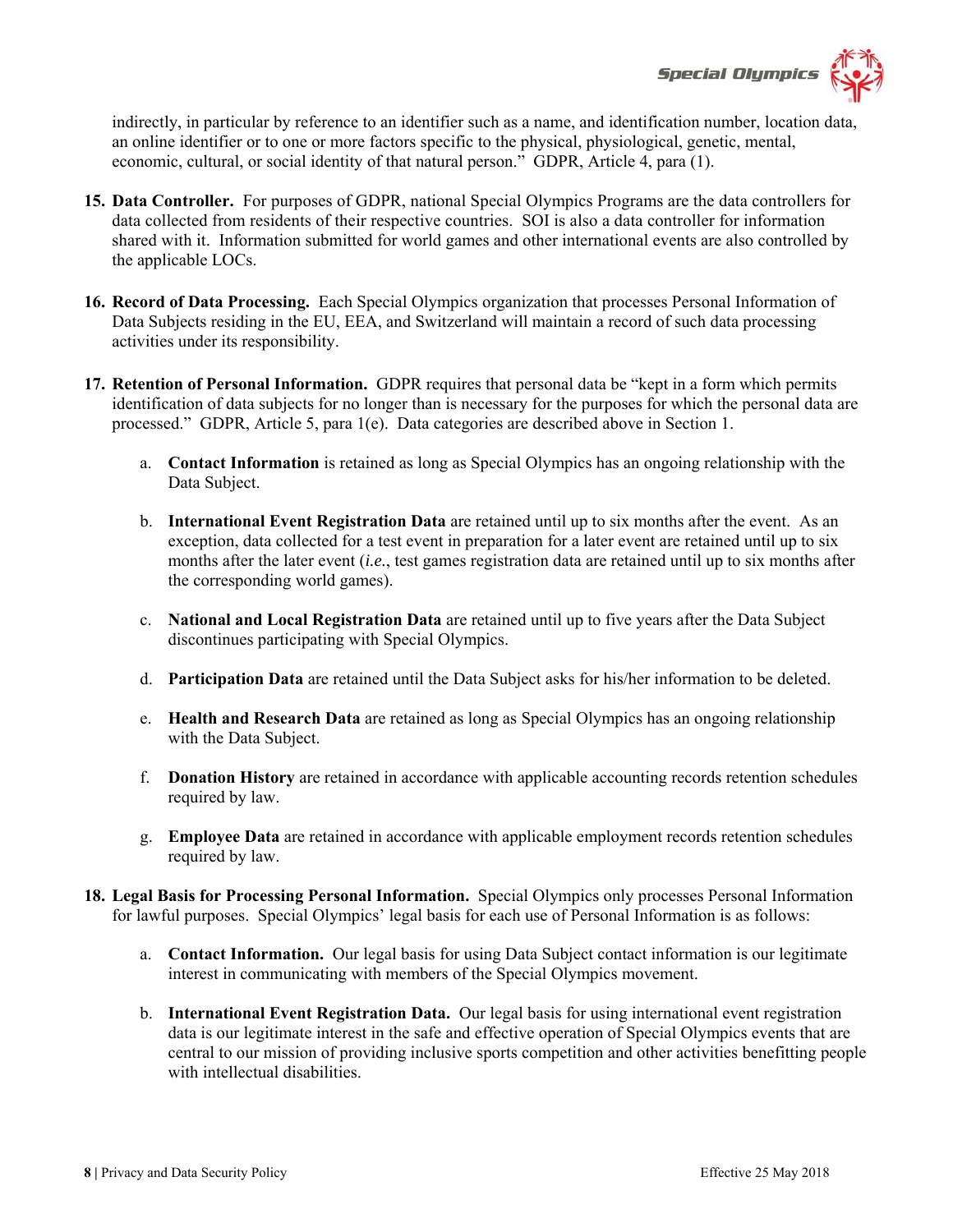

- c. **National and Local Registration Data.** Our legal basis for using national and local registration data is our legitimate interest in the safe and effective operation of Special Olympics activities and events that are central to our mission of providing inclusive sports practice and competition and other activities benefitting people with intellectual disabilities.
- d. **Participation Data.** Our legal basis for using participation data is our legitimate interest in running world-class athletic and health activities and events and highlighting our mission. Our legal basis for using Personal Information to publicly promote Special Olympics, solicit donations, and recognize Special Olympics sponsors and partners is based on the Data Subject's written consent provided in a registration or separate release form.
- e. **Health and Research Data.** Our legal basis for processing health and research data is the public interest and our legitimate interests in ensuring safe participation and identifying and addressing trends and issues affecting people with intellectual disabilities.
- f. **Donation History.** Our legal basis for storing and processing donation information history is our legitimate interest to use and maintain information necessary for fundraising that supports our mission and in accordance with accounting standards.
- g. **Message Boards.** Our legal basis for collecting information on message boards and similar online platforms is our legitimate interest in promoting awareness and generating interest in Special Olympics' activities and mission.
- h. **Employee Data.** Our legal basis for processing Employee Data is our legitimate interest in operating our organization.
- **19. International Data Transfers.** Special Olympics shall comply with legal requirements for international data transfers. This includes transfers of data collected from Data Subjects in EU-member countries and exported to locations outside the EU, such as to SOI headquarters in the United States or to an LOC for a World Games. For example, Programs in EU-member countries must enter into a data transfer agreement with SOI before exporting data to SOI. This also applies to LOCs located outside the EU.